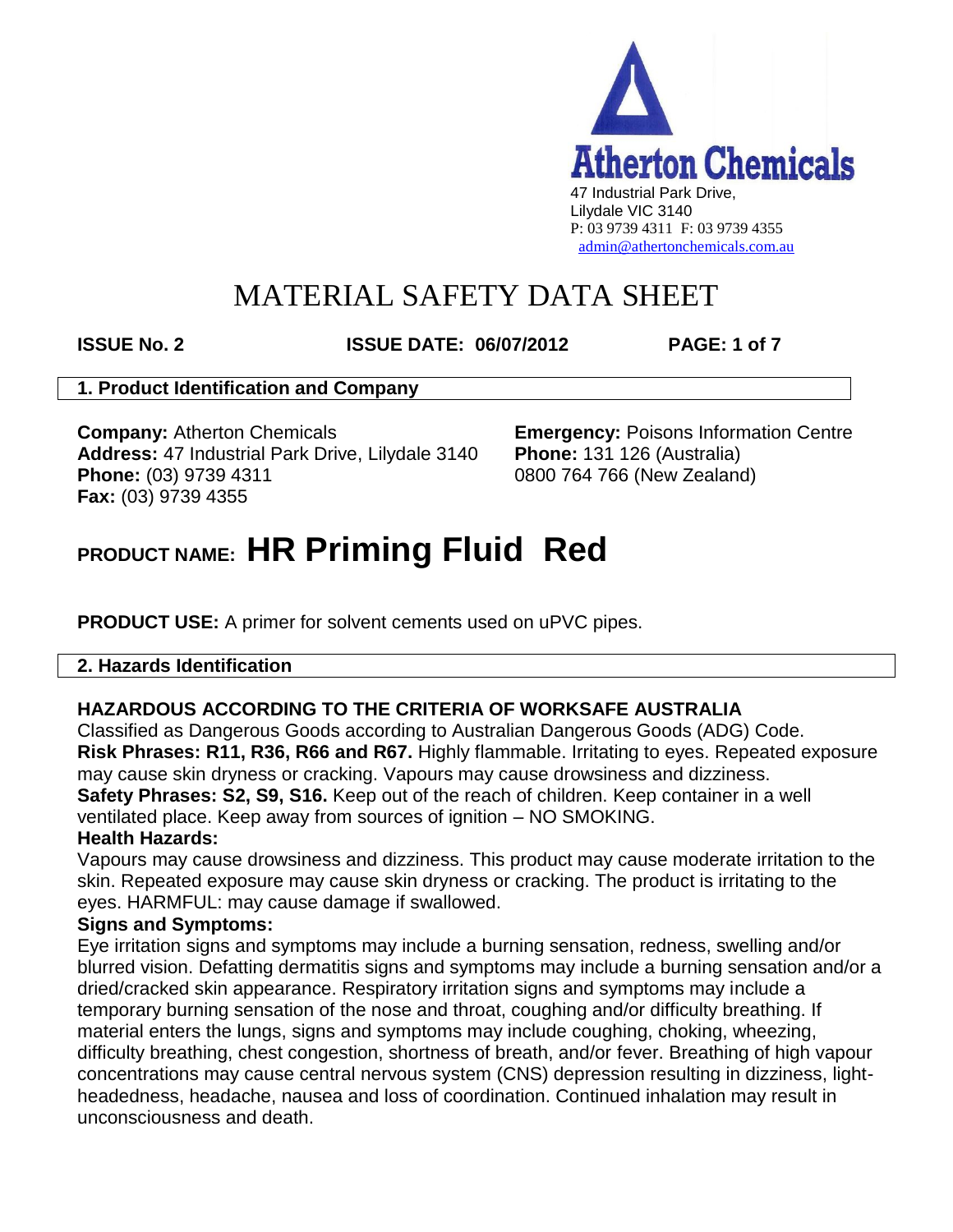

**Aggravated Medical Condition:** Pre-existing medical conditions of the following organ(s) or organ system(s) may be aggravated by exposure to this product: Eyes. Respiratory system. Skin.

| 3. Composition/Information regarding Ingredients |                |                 |                            |                             |
|--------------------------------------------------|----------------|-----------------|----------------------------|-----------------------------|
| Ingredients                                      | <b>CAS No.</b> | <b>Conc., %</b> | $TWA$ (mg/m <sup>3</sup> ) | $STEL$ (mg/m <sup>3</sup> ) |
| <b>Methyl Ethyl Ketone</b>                       | 78-93-3        | >95%            |                            |                             |
| Sudan-4                                          | 85-83-6        | ا>              | not listed                 | not listed                  |

**Note:** This is a commercial product whose exact ratio of ingredients may vary slightly. Minor quantities of other non hazardous ingredients are also possible.

## **4. First Aid Measures**

 $\mathsf{I}$ 

## **General Information:**

You should call the Poisons Information Centre on 13 1126 (Australia) or 0800 764 766 (New Zealand) if you feel you have been poisoned, burnt or irritated by this product. Have this MSDS with you when you call.

**Inhalation:** Should inhalation occur, contact the appropriate Poisons Information Centre. Urgent hospital treatment may be needed. Remove the victim from the source of contamination and to fresh air. If breathing is difficult, oxygen may be beneficial if administered by trained personnel, preferably on doctor's advice. Do NOT allow victim to move about unnecessarily. Symptoms of pulmonary oedema may be delayed up to 48 hours after exposure. If in doubt, transport to the nearest medical facility.

**Skin Contact:** Remove contaminated clothing. Irritation is unlikely. However, if irritation does occur, flush with lukewarm flowing water for 15 minutes or more until irritation desists. Then wash with soap and water.

**Eye Contact:** Immediately flush the contaminated eye with lukewarm flowing water for 20 minutes while holding the eyelid open. Take care not to rinse contaminated water into the other eye or over the face. Obtain medical attention immediately. Take special care if the contaminated person is wearing contact lenses.

**Ingestion:** If the product is swallowed or gets into the mouth, do NOT induce vomiting; wash mouth water and give some water to drink. Transport the patient to the nearest medical facility. If vomiting occurs spontaneously, keep the head below the hips to prevent aspiration.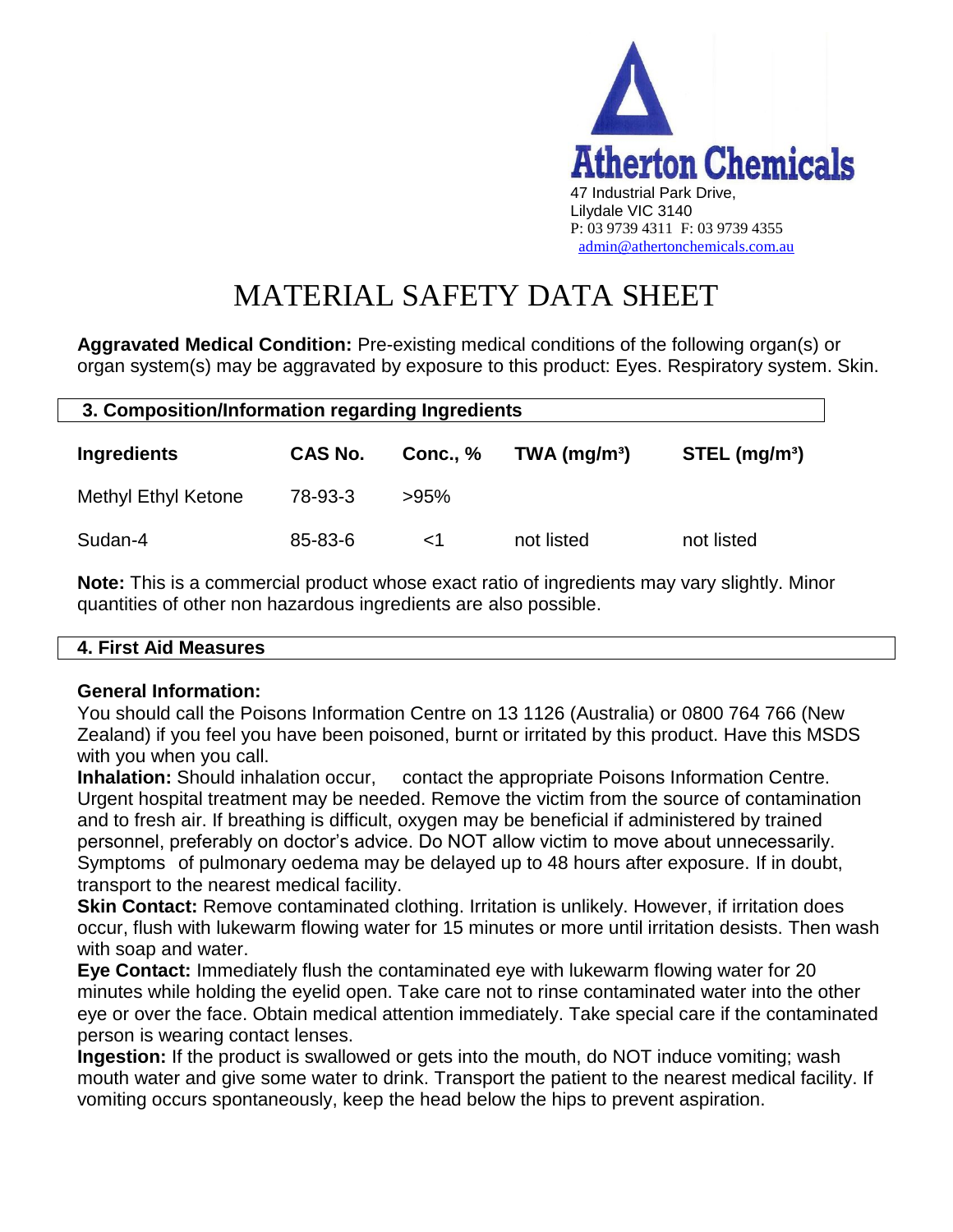

## **5. Fire Fighting**

### **Clear the fire area of all non-emergency personnel.**

**Fire and explosion hazards:** This product is classified as flammable. There is a risk of explosion if the product is stored in commercial quantities when in a fire. Some vapours from this product are heavier then air and may accumulate in crevices, sumps, pits or other low lying spaces. These vapours could be potentially explosive in areas of fire. Fire decomposition products from this product can include carbon monoxide if incomplete combustion occurs. Take appropriate protective measures.

**Extinguishing Media:** Alcohol resistant foam is the preferred extinguishing medium but water spray or fog can be used instead. Dry chemical powder, carbon dioxide, sand or earth may be used for small fires only. Try to contain spills and do not allow spillage to enter drains or waterways. Do not use a water jet.

**Fire Fighting:** If a significant quantity of this product is involved in a fire, call the Fire Brigade. There is a danger of a violent reaction or explosion if significant quantities of this product are involved in a fire. The recommended personal protective equipment is a full fire kit with breathing apparatus.

| <b>Flash Point:</b>              | $-4^{\circ}$ C       |
|----------------------------------|----------------------|
| <b>Upper Explosion Limit:</b>    | 11.5%vol.            |
| <b>Lower Explosion Limit:</b>    | $1.8%$ vol.          |
| <b>Autoignition Temperature:</b> | $515$ <sup>o</sup> C |
| <b>Flammability Class:</b>       | 3                    |

#### **6. Accidental Release Measures**

**Accidental release:** In the event of a major spill, prevent spillage from entering the drain or waterways. Shut off leaks, if possible without personal risks. Remove all sources of ignition in the surrounding area. Use appropriate containment to avoid environmental contamination. Evacuate the spill area entry to unauthorized or unprotected personnel. Immediately call the Fire Brigade. Wear full protective clothing including face shield, gauntlet gloves and self contained breathing apparatus. See section 8 for appropriate equipment that must comply with these standards. If there is any chance of vapour build up a full face shield is recommended. Usually, a respirator is not necessary when using this product.

Stop any leak if it is safe to do so and contain the spill. Suitable absorbent materials include sand and vermiculite. In cases of large spillage, turn all sources of ignition off and create a dam or dyke to prevent flow from entering drains. Collect and recover all material and return to empty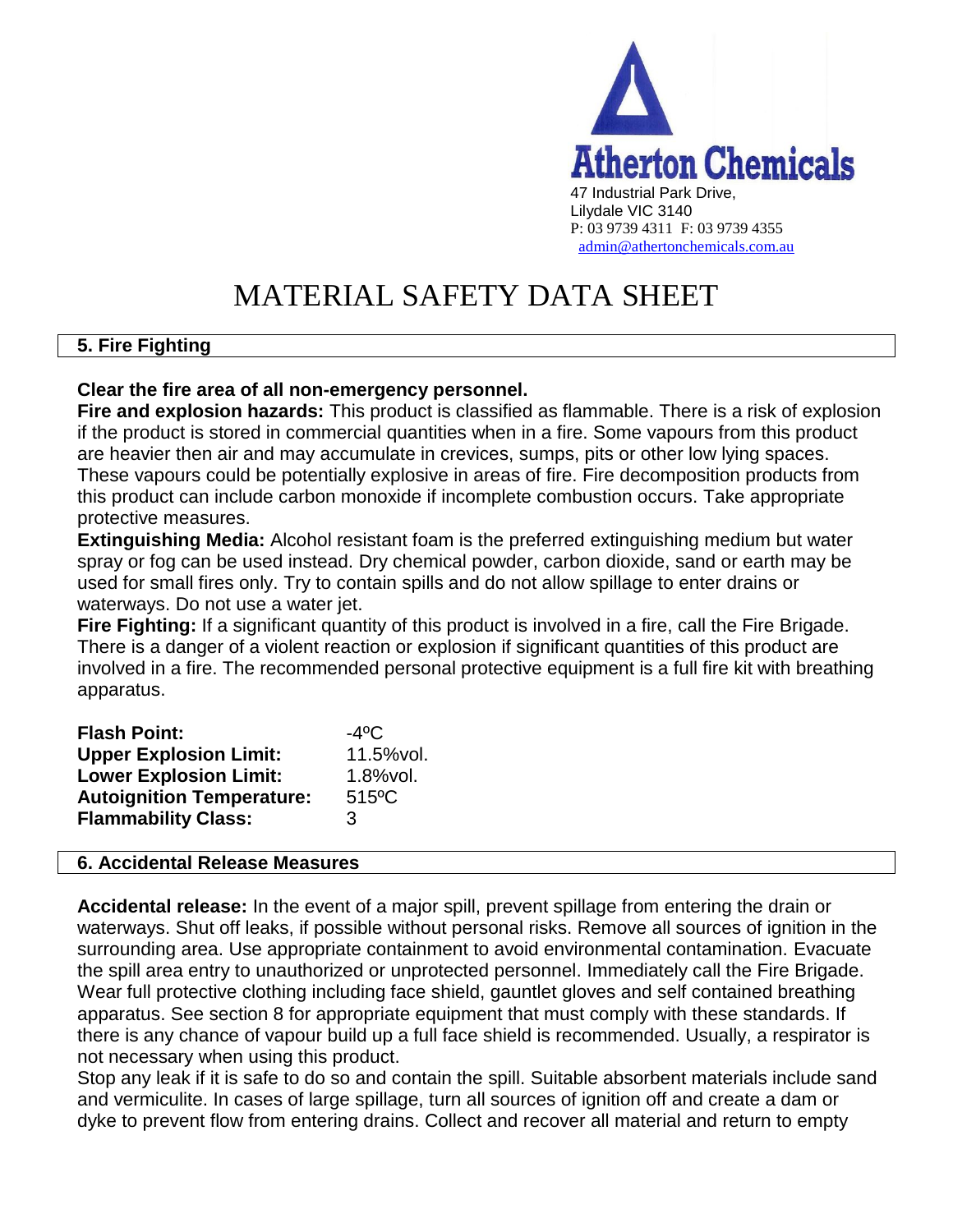

labeled containers. Dispose of according to Local Waste regulations. Should product enter the drains Emergency Services should be informed. Launder all safety equipment before re-use.

### **7. Handling and Storage**

**Handling:** Keep exposure of this product to a minimum and use only in a well ventilated area. Wash thoroughly after handling. Follow the advice given under storage and section 8 (personal protection). Avoid contact with the skin. Beware of electrostatic charges which can lead to fire. **Storage:** Store in a cool well ventilated area. Do not store near sources of ignition. Do not store with aerosols, oxidizing agents, corrosive agents compounds toxic to man or the environment. Periodically check the containers for leakage. Containers should be kept closed when not in use. Check section 10 for further conditions to avoid.

#### **8. Personal Protection**

The following Australian Standards will provide general advice regarding safety clothing and equipment:

Respiratory Equipment: **AS/NZS 1715,** Protective Gloves: **AS 2161,** Industrial Clothing: **AS 2919,**  Industrial Eye Protection: **AS 1336 and AS/NZS 1337,** Occupational Protective Footwear: **AS/NZS 2210.** 

**Exposure Limits TWA (ppm) STEL (ppm)** Methyl Ethyl Ketone 150 150 300

**No special equipment is usually needed when occasionally handling small quantities.** The following instructions apply to bulk handling or where regular exposure occurs without proper containment systems.

**Ventilation:** The product should only be used where there is adequate ventilation to keep exposure below the TWA levels.

**Eye Protection:** Protective safety glasses or goggles should be worn when using this product. Failure to protect the eyes may result in harm. Emergency eye wash should be available where the product is used.

**Skin Protection:** Information indicates that the product is not harmful to the skin for most people. However, we suggest that as with handling any chemical suitable gloves should be used when skin contact is possible. For the best skin protection, use butyl rubber or polyvinyl alcohol gloves. **Protective Clothing:** We suggest that protective overalls are worn while handling any chemical. **Respirator:** Where there is inadequate ventilation we recommend the use of a respirator fitted with a type A cartridge suitable for organic vapours.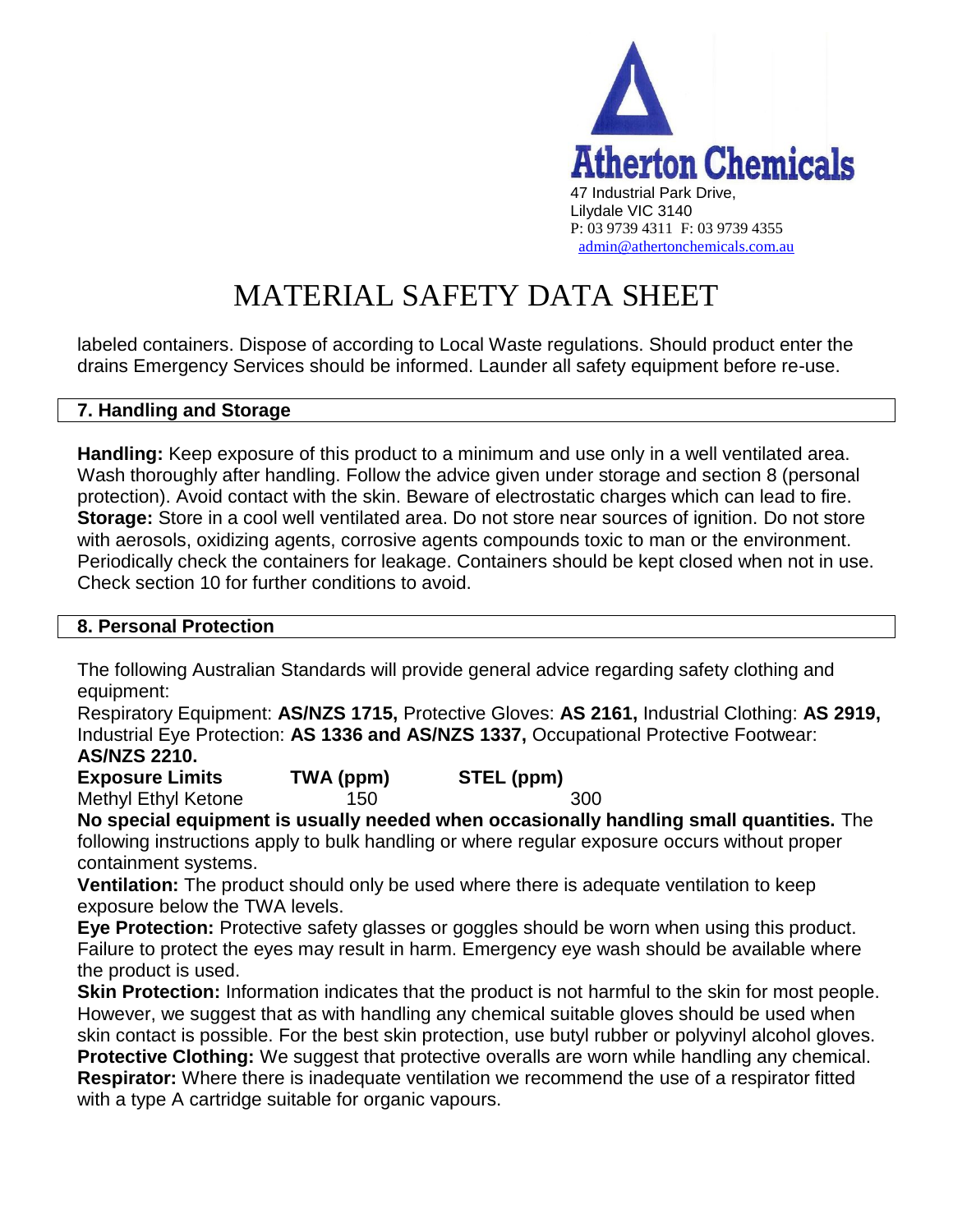

## **9. Physical and Chemical Properties**

| Red liquid.<br>Characteristic odour of MEK<br>79-81°C<br>$-86$ °C<br>66.6% (EC/1999/13)<br>9,500Pa @ 20°C<br>$2.4 \ @ \ 20\degree C$<br>0.804-0.806<br>Soluble at 250g/L<br>Not Applicable<br>100%<br>No data<br>3.7<br>No data |
|---------------------------------------------------------------------------------------------------------------------------------------------------------------------------------------------------------------------------------|
| $515^{\circ}$ C                                                                                                                                                                                                                 |
|                                                                                                                                                                                                                                 |

#### **10. Stability and Reactivity**

**Reactivity:** This product is unlikely to react or decompose under normal storage conditions. However, this product reacts violently with strong oxidizing agents.

**Conditions to Avoid:** This product should be kept in a cool place, preferably below 30ºC. No other chemicals should be added to this product. Keep containers tightly closed when not in use. Handle and open containers cautiously to avoid spillage. Avoid heat, sparks, open flames and other ignition sources.

**Incompatibilities:** Strong oxidizing agents.

**Fire Decomposition:** This product can decompose to carbon dioxide, carbon monoxide and other organic compounds depending on the thermal or oxidative source. With incomplete combustion carbon monoxide may form. These compounds can be fatal. **Polymerization:** Polymerization reactions are unlikely.

## **11. Toxicological Information**

**Toxicity:** ACUTE EFFECTS:

Oral LD50 (rat):  $>2g/kg$ Inhalation LC50 (rat) : >20mg/L/4hours Skin LD50 (rabbit) :  $>2g/kg$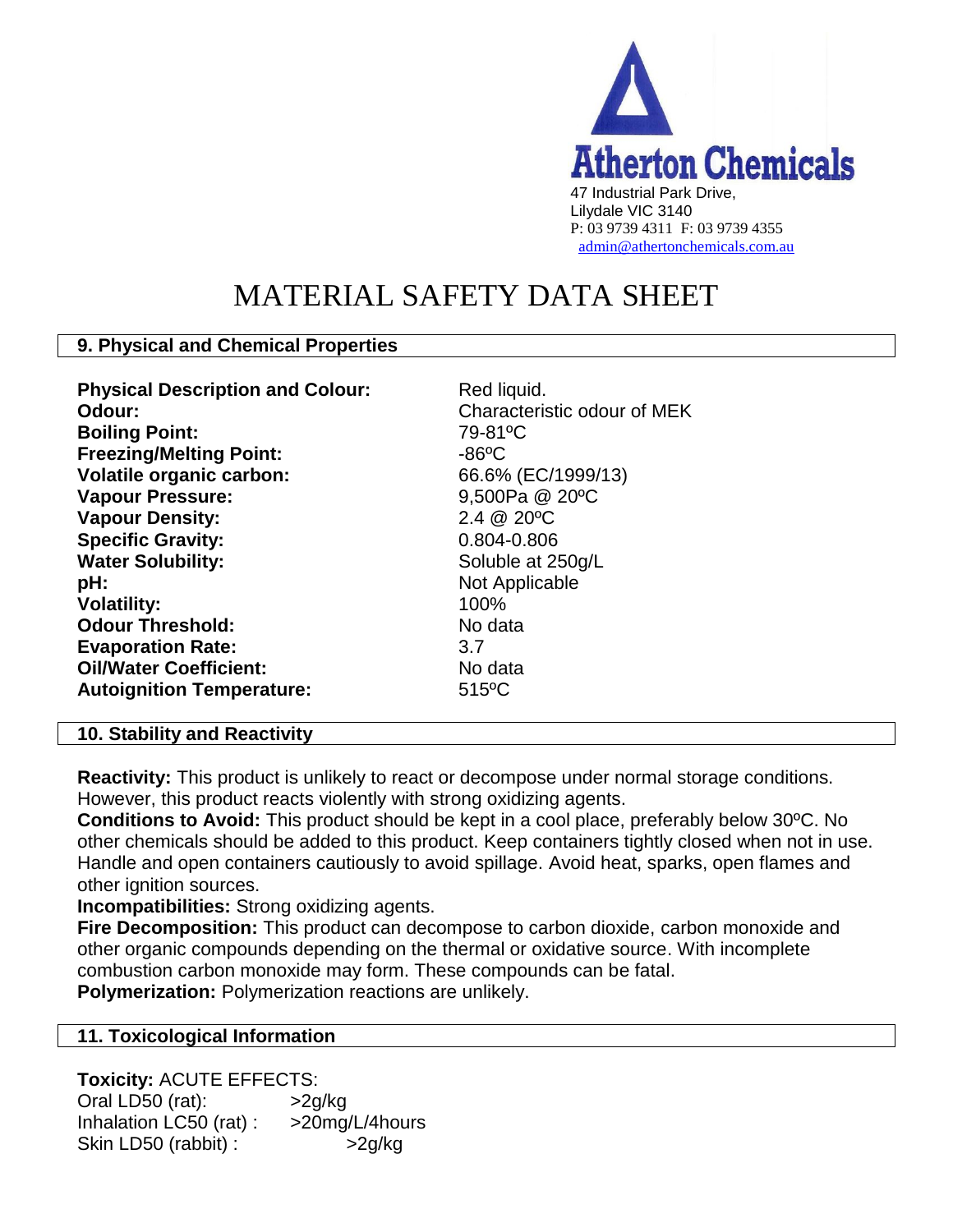

| <b>Skin Irritation:</b>       | insufficient to classify                    |
|-------------------------------|---------------------------------------------|
| Eye Irritation:               | irritating to eyes                          |
| CHRONIC (or delayed) EFFECTS: |                                             |
| Sensitization:                | Not a skin sensitizer                       |
| Mutagenicity:                 | Not mutagenic.                              |
| Carcinogenicity:              | Not expected to be carcinogenic.            |
| <b>OTHER DATA:</b>            | May enhance the toxicity of other products. |
|                               |                                             |

### **12. Ecological Information**

| <b>Acute Toxicity:</b>                                                                         |                     |  |
|------------------------------------------------------------------------------------------------|---------------------|--|
| Fish:                                                                                          | $LC50 > 1q/L$ (Low) |  |
| Aquatic Invertebrates: LC50 >100mg/L (Low)                                                     |                     |  |
| Algae:                                                                                         | $LC50 > 1g/L$ (Low) |  |
| <b>Microorganisms:</b>                                                                         | $LC50 > 1q/L$ (Low) |  |
| Biodegradation: Readily biodegradable. Oxidizes rapidly by photochemical reactions in the air. |                     |  |
| <b>Bioconcentration:</b> Not expected to bioaccumulate in aquatic organisms.                   |                     |  |

#### **13. Disposal**

**Disposal:** There are many pieces of legislation covering waste disposal and they differ in each State and Territory. Check with your Local Waste Authority as to the correct means of disposal. Certain waste products need to be tracked with proven traceability. Check with the Authority to determine if the product can go to landfill or must be incinerated. Do NOT use the container for any other purpose.

#### **14. Transport Information**

| <b>UN No.:</b>                | 1193 |
|-------------------------------|------|
| <b>Hazchem Code:</b>          | 2YE  |
| <b>Dangerous Goods Class:</b> | 3    |
| <b>Packaging Group:</b>       | н    |

#### **15. Regulatory Information**

**AICS:** All of the significant ingredients in this product are compliant with NICNAS Regulations. **SUSDP (Poisons Schedule):** 5